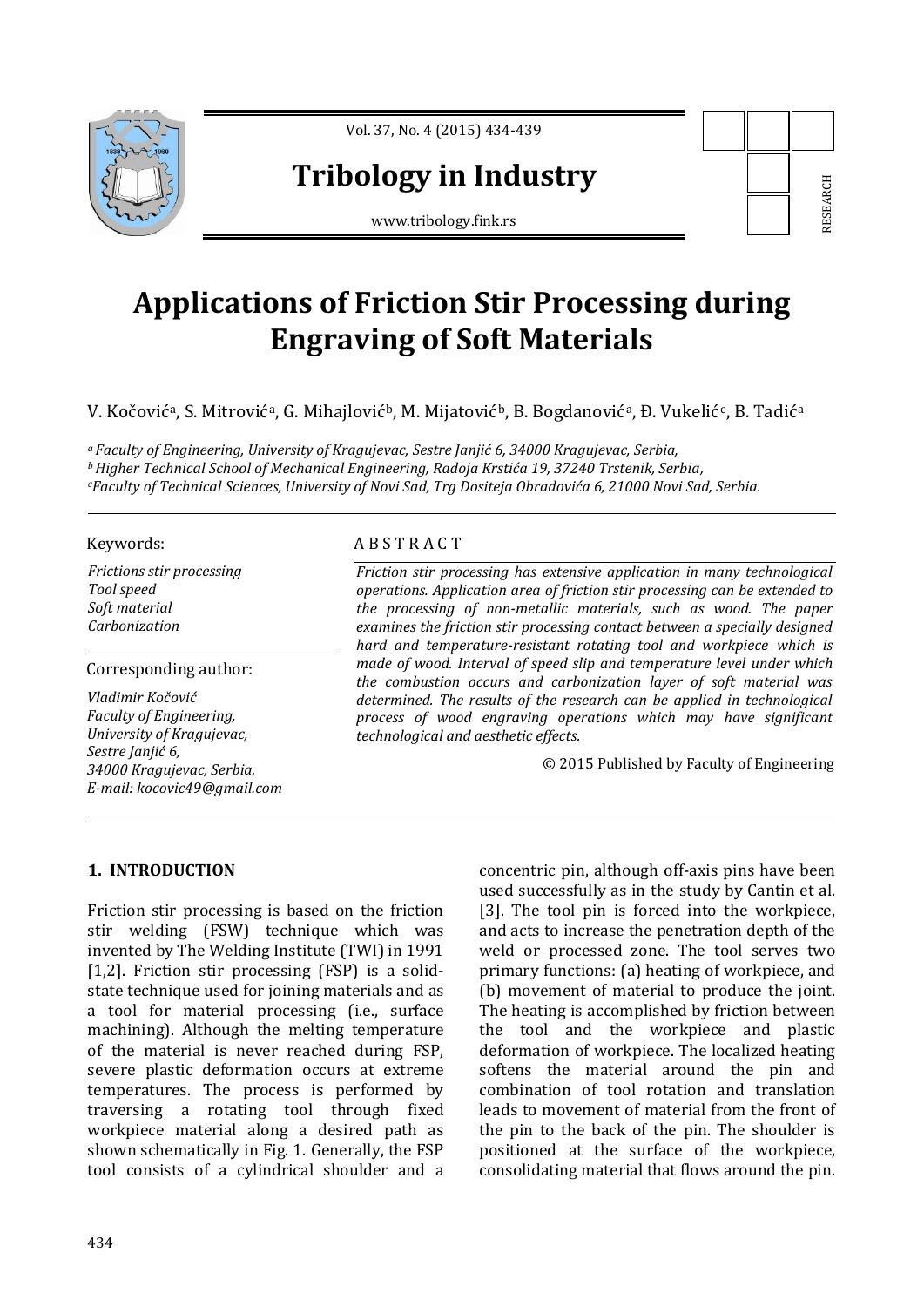At the retreating side of the tool, the tangential velocity of the rotating tool opposes its forward travel (see Fig. 1). At the advancing side, the tangential velocity of the tool is in the same direction as the tool feed.



**Fig. 1.** Friction stir processing schematic.

The effects of FSW/FSP on the microstructure and mechanical properties in the stir zone (SZ) have been extensively investigated [4-7]. The mechanical properties of friction stir processing are improved due to the grain refinement of the microstructure [8-13]. Microstructures, micro hardness and wear properties were studied in order to evaluate the microstructures and mechanical properties of fabricated composites by A. Bahram et al. [14]. The microstructure properties were evaluated by optical microscopy (OM) and field emission scanning electron microscopy (FESEM). The mechanical behaviors of the samples were determined by micro hardness and wear tests. The results showed that the grain size of fabricated composite reduced. Also it was indicated that in comparison to base copper micro hardness of friction stir processed composites in stir zone (SZ) increased significantly. The results of wear test showed that in comparison with specimen with traverse speed of 80 mm/min, higher traverse speed of 160 mm/min increase wear rate of cylindrical pins. Kudzanayi Chiteka [15] and Stoica [16] conducted studied making a choice in selection of friction stir welding/processing (FSW/P) tool material which has become an important task in determining the quality of the weld produced. The tool material selection depends on the operational characteristics such as temperature, wear resistance and fracture toughness that determine the type of materials to be joined. Soft materials can be easily welded using tool steels while harder materials need harder tool materials such as carbide based materials and

polycrystalline cubic boron nitride (PCBN). K. Surekha, et al. [17] considered the objective of their study was to obtain a high strength, high conductivity copper by friction stir processing. Three millimeter thick pure copper plate was friction stir processed to a depth of 2.8 mm at low-heat input conditions by varying the travel speed from 50 to 250 mm/min at a constant rotation speed (300 rpm) to obtain fine grains. Grain size of the nugget decreased from 9 to 3 μm and the hardness increased from 102 to 114 HV by increasing the traverse speed from 50 to 250 mm/min. S. Chainarong et al. [18] was to improve the mechanical properties of SSM 356 aluminum alloys by friction stir processing, a solid-state technique for microstructural modification using the heat from a friction and stirring. The parameters of friction stir processing for SSM 356 aluminum alloys were studied at three different travelling speeds: 80, 120 and 160 mm/min under three different rotation speeds 1320, 1480 and 1750 rpm. The hardness and tensile strength properties were increased by friction stir processing. The hardness of friction stir processing was 64.55 HV which was higher than the base metal (40.58 HV). The tensile strengths of friction stir processing were increased about 11.8 % compared to the base metal. The optimal processing parameter was rotation speed at 1750 rpm with the travelling speed at 160 mm/min.

FSP has several advantages over other metal working process. First, Friction stir processing achieves refined microstructure, homogeneity and densification because it is a solid-state processing process. Processed zone mechanical and tribological properties can be greatly controlled by adjusting the tool pin and shoulder diameter or length or both and by changing the tool rotation speed, tool transverse speed, tilt angle, and vertical force etc. [19]. Third, as compared to other metal working process it is very difficult to find an adjustable processed depth, but it is possible in FSP by adjusting the length of the tool pin. Fourth, FSP is a environment friendly and energy-efficient process, because the heat input comes from the stirring action between work piece and the tool pin. And the other benefits of FSP like lower distortion, good dimensional stability, no shielding gas required etc. [6, 20-21].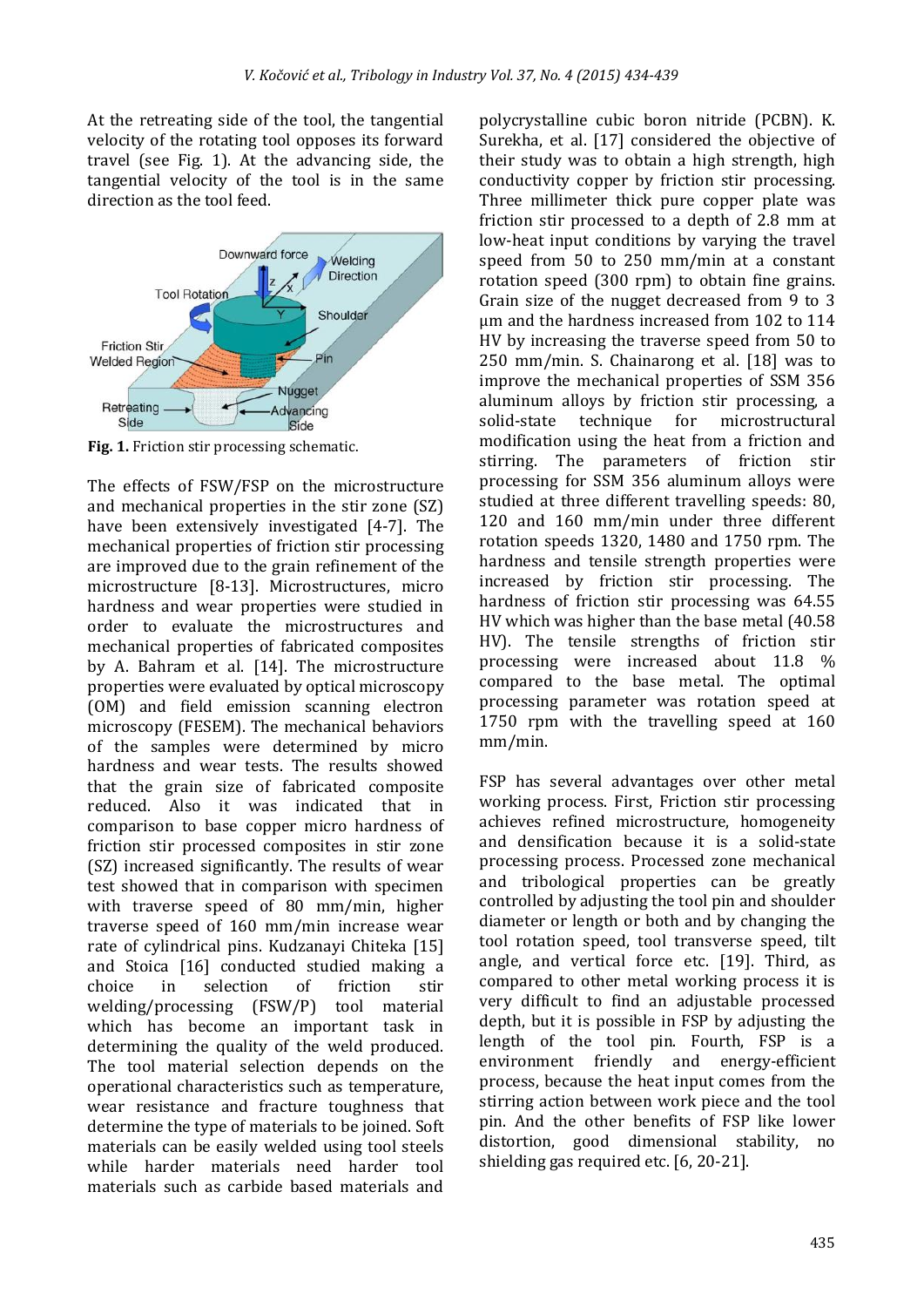#### **2. THEORETICAL BACKGROUND**

Based on literature review it can be concluded that the friction stir processing is widely used in many technological operations. Especially expressed area of application of friction stir processing is forming and welding of metallic materials. Whereby, the friction of metal generate required amount of heat necessary for easier formatting. The fact that friction can achieve high temperatures in a short interval of time it opens the possibility of extending the application of friction stir processing in the processing operations: wood, plastic and other non-metallic materials. In that aim, this paper discusses the surface contact between hard and thermo-stable rotating tools and soft material with low melting point, i.e. the combustion (Fig. 2).



**Fig. 2.** Schematic view of the surface contact rotating tool and workpiece.

The tool T performs rotational motion while the workpiece performs auxiliary motion with speed  $V_p$ . The relative speed of motion of the contact is approximately equal to the peripheral speed of the tool (V). For the reason that, influence of the speed  $V_p$  on the amount of heat generated can be ignored in relation to the impact speed V. Tool penetration is marked with δ and the width of contact with b. The rotating tool has not catting geometry, so for that reason, the share of cutting reduced only to cutting micro roughness's tools that have a small value compared to the depth  $δ$ . The amount of generated heat Q and achieved temperature T will depend on:

$$
Q = \phi_1(\delta, b, V, V_p) \tag{1}
$$

$$
T = \phi_2(\delta, b, V, V_p) \tag{2}
$$

To melting or combustion of non-metallic materials (plastic, wood), compared to metallic materials required are significantly less amount of heat. In connection with this, it can be assumed that at low values of  $\delta$  and b, and relatively higher values of V and  $V_p$  could be possible to reach the melting point non-metallic materials (plastic, wood and similar materials). It is assumed that at certain values of the above parameters, in case of treatment wood to get to the carbonization of the surface layer ie. combustion without oxygen. Determining the size of the influential parameters at which achieves carbonization of the surface layer will be conducted experimentally. This will be determined primarily interval of sliding speed rotating tool on the surface of the workpiece, at which it is possible to achieve combustion and carbonization of the surface layer of the workpiece made of wood. The authors suggest that the phenomenon of combustion wood based on friction stir processing can be effectively used in engraving operations, which can have a significant technological effects in terms of tool life (no need sharpening tools because no cutting tool geometry) as well as in terms of aesthetics obtained relief.

#### **3. EXPERIMENTAL INVESTIGATION**

Experimental investigation were performed in order to determine the parameters of friction stir processing, such as, speed sliding V and the depth of penetration tools δ under which combustion and carbonization occurs in the contact zone of the hard and heat-resistant rotating tool and workpiece made of wood.

#### **3.1 Experimental conditions - materials (samples), test conditions (modes), tools and measuring instruments**

Experimental investigation has been carried out under the following conditions: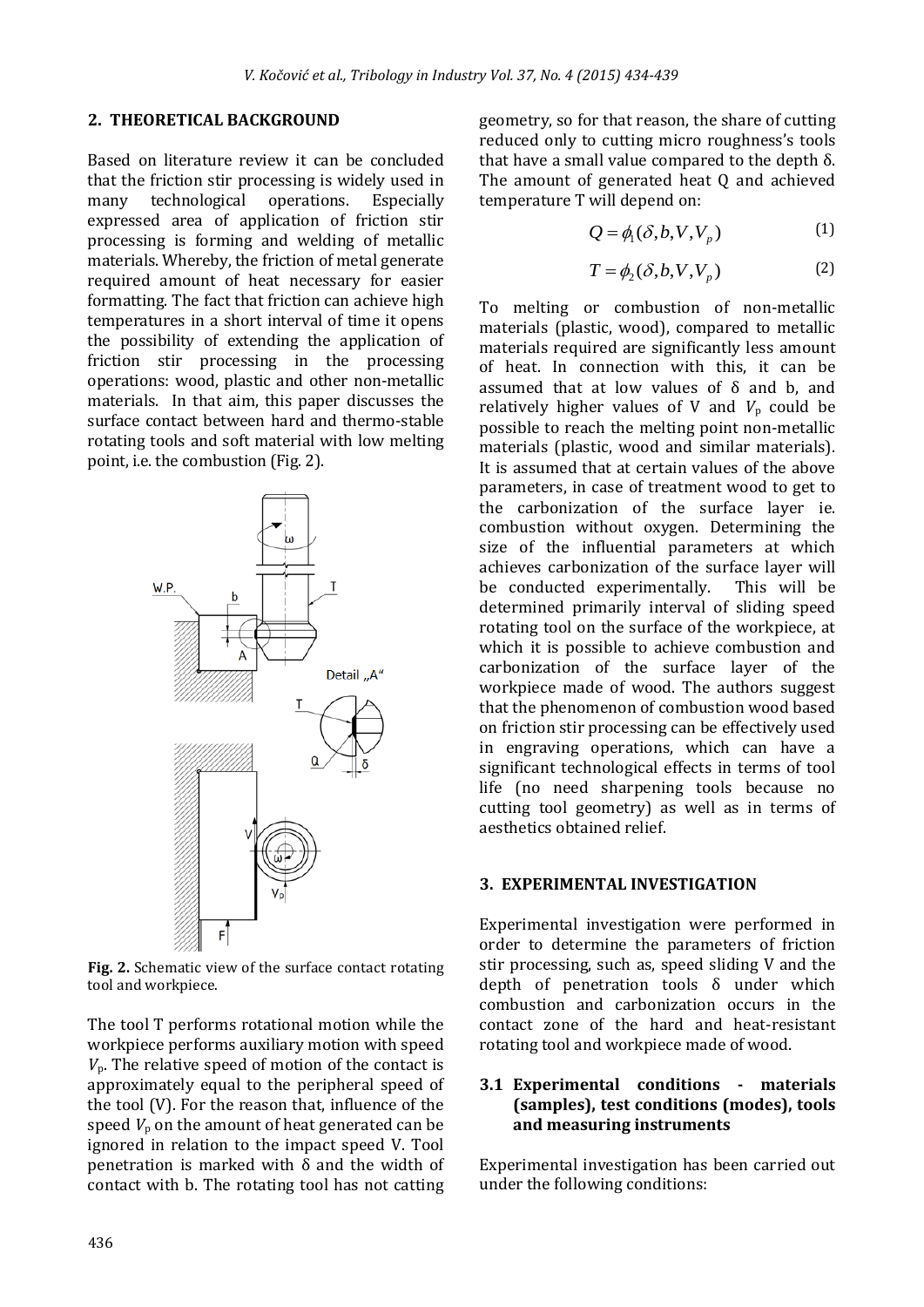- The material of the workpiece is dry beech wood hardness 8.687 HBS 2.5 / 15.625 / 30.
- Rotating tool with which it has performed process was made of steel HSS-E hardness 65 HRC,
- Sliding speed of rotating tool was varied at an interval of for approximately 2-3 m / s.
- Rotating tool penetration in the workpiece varied in the interval  $δ = 0.2$  to 0.08 mm.
- Auxiliary speed motion of rotating tool is  $V_p = 200$  mm / min.
- Width tool is constant at  $b = 2$  mm.

Processing is performed on a single spindle vertical milling machine numerical HAAS Toolroom Mill TM-1HE, with manual tool change. During the processing IC camera monitored temperature values that are developed in the contact zone. Figure 3 gives a 3D view of the workpiece and rotating tools, while Fig. 4 provides a photographic representation of machining processes.



**Fig. 3.** 3D view of rotating tool and workpiece.



**Fig. 4.**Realistic representations of friction stir processing.

### **3.2 Analysis of investigation results**

In Fig. 5 a photographic representation of traces of processing resulting from the different combinations of treatment regime is shown. The temperature in the contact zone which is generated in the rotating tool penetration depth of 0.8 mm, the speed of the main motion of 3500 o / min and the speed of auxiliary motion of 200 mm / min is shown in Fig. 6.



**Fig. 5.** The photographic view of traces after friction stir processing thretmant.



**Figure 6.** The temperature generated in the contact zone.

Table 1 shows the dependence of temperature generated in the contact zone of the rotating tool and the workpiece relative to the treatment regime. In the table is marked with δ penetration depth of the tool in the workpiece, V is the speed of the main motion, and  $V_p$  is speed of auxiliary motion.

**Table 1.** Temperatures in the contact zone of the rotating tool and workpiece.

|                  | $T_1$ $\lceil$ $\circ$ $C$ $\rceil$ | $T_1$ $\lceil$ $\lceil$ $\lceil$ | $T_1$ $\lceil$ $\circ$ $C$ $\rceil$ | $V_{\rm p}$              |
|------------------|-------------------------------------|----------------------------------|-------------------------------------|--------------------------|
| $\delta$ [mm]    | $V = 25000$                         | $V = 30000$                      | $V = 35000$                         | $\left[\text{mm}\right]$ |
|                  | o/min                               | o/min                            | o/min                               | minl                     |
| 0.2 <sub>1</sub> | 25.1                                | 47.3                             | 67.1                                | 200                      |
| 0.4              | 57.2                                | 55.8                             | 83.8                                | 200                      |
| 0.6              | 44.2                                | 121                              | 150                                 | 200                      |
| 0.8              | 135                                 | 187                              | 196                                 | 200                      |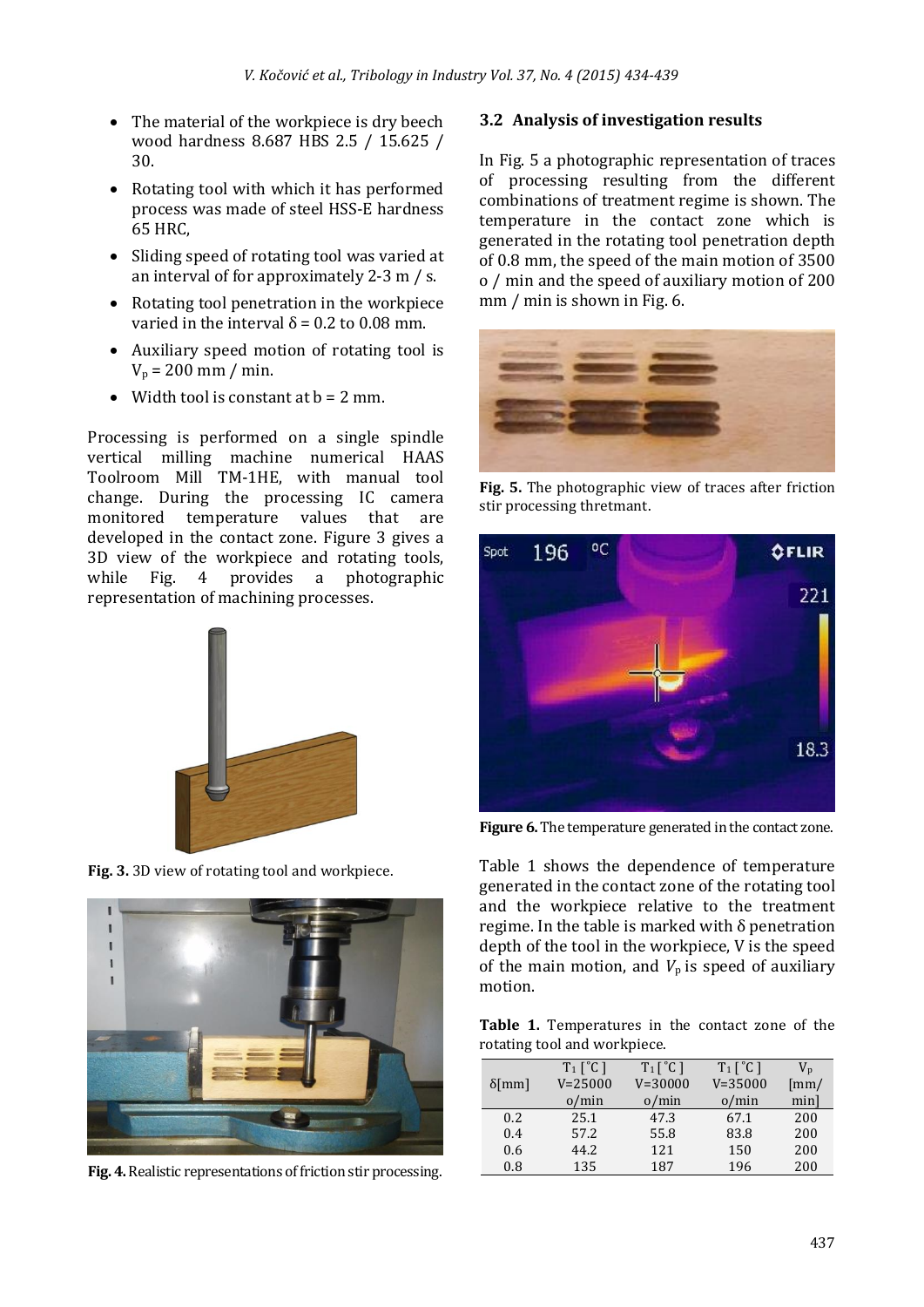According to obtained results (Table 1) it can be concluded that with increasing depth of penetration the rotating tools and the speed of main motion comes to generating greater amounts of heat. The temperature in the contact zone of the rotating tool and the workpiece reaches a value of 196  $\degree$ C at a main motion V = 35000 / min, the depth of penetration tools  $\delta$  = 0.8 mm and the speed of the auxiliary motion Vp = 200 mm / min

### **3.3 Example of possible industrial application of research results**

Results obtained by experimental research can be applied in the processes of engraving wood, in which the tool can be with a certain values of the angle of the cone, which to a certain depth of a few millimeters, penetrates in the material of workpiece (Fig. 7).



**Fig. 7.** Possible form of the rotating tools.

Based on Fig. 7 it can be concluded that the sliding speed of this type of tool range from zero values on top of the rotating tool to the maximum value  $V_{\text{max}}$ . The authors assume that the engraving operations to reach combustion and carbonization of material if medium speed sliding are similar speeds obtained under the experimental research.

In Fig. 8, the sample after friction stir processing at the depth of penetration  $\delta = 1.5$  m, and the speed  $V_{\text{max}} = 2 \text{ m } / \text{s}$ .



**Fig. 8.** Sample after friction stir processing.

### **4. DISCUSION**

Friction stir processing is widely used in operations of forming and welding of metallic materials. The results presented in this paper indicate that the friction stir processing can be efficiently used in operations of engraving wood and other non-metallic of material of relatively low melting point and combustion. Application tool without cutting geometry can have major economic effects in terms of a significant reduction in processing costs. The temperature at which a contact layer of wood combustion (Figure 6) absolutely not affect the durability of tools made of high speed steel. This part of the costs relating to the sharpening tools is negligible, which is not the case with the tools that are currently used in operations of wood engraving. Considering the results obtained it is likely that the area of application of friction stir processing can significantly expand the treatment of various types of materials made of plastic.

#### **5. CONCLUSION**

Based on the results, it can be concluded that the friction stir processing can be effectively used in the processing operations and non-metallic material (wood). The paper shows that, at